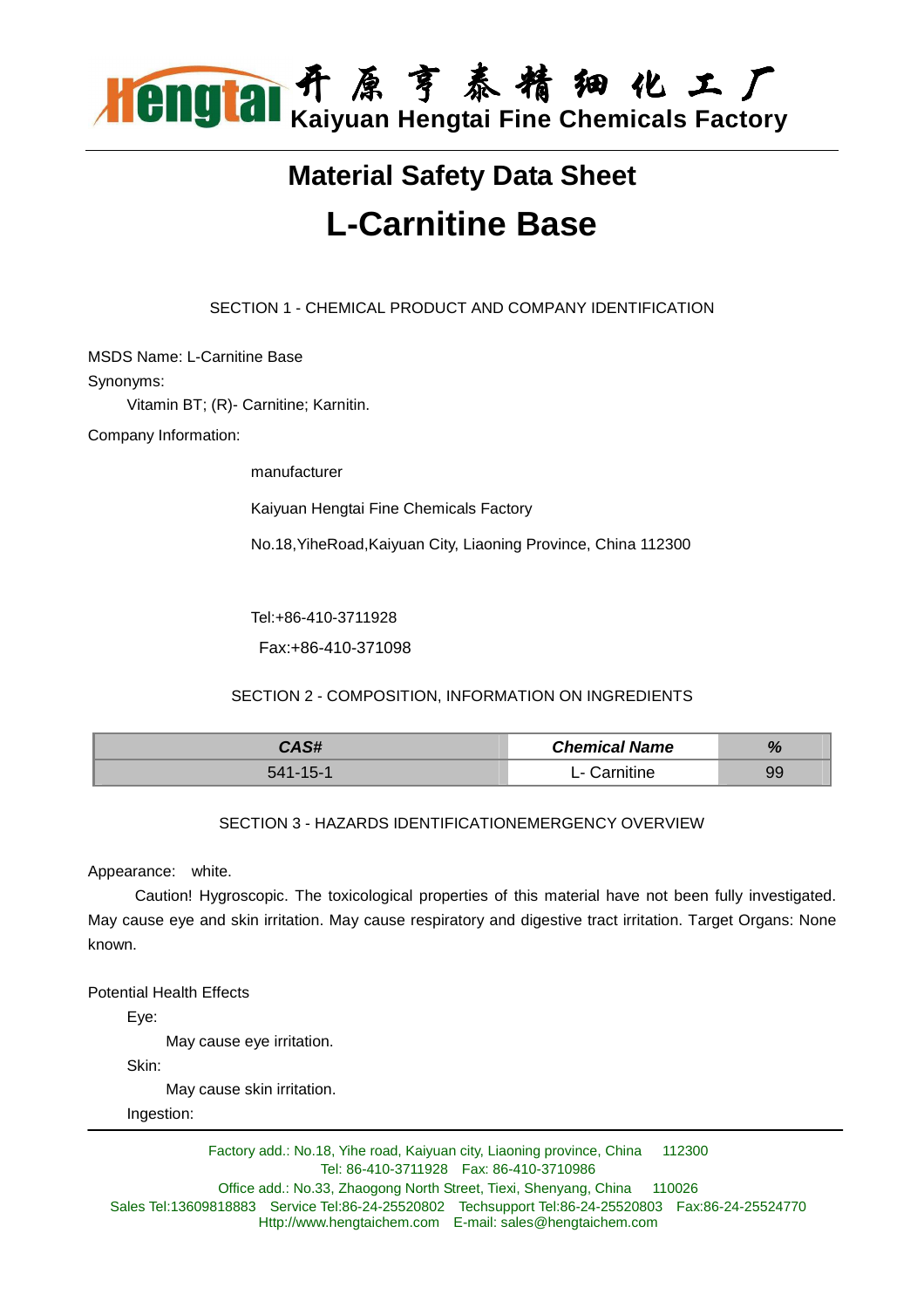May cause irritation of the digestive tract. The toxicological properties of this substance have not been fully investigated.

Inhalation:

 May cause respiratory tract irritation. The toxicological properties of this substance have not been fully investigated.

Chronic:

No information found.

## SECTION 4 - FIRST AID MEASURES

## Eyes:

 Flush eyes with plenty of water for at least 15 minutes, occasionally lifting the upper and lower eyelids. Get medical aid.

Skin:

 Get medical aid. Flush skin with plenty of soap and water for at least 15 minutes while removing contaminated clothing and shoes. Wash clothing before reuse.

Ingestion:

 Never give anything by mouth to an unconscious person. Get medical aid. Do NOT induce vomiting. If conscious and alert, rinse mouth and drink 2-4 cupfuls of milk or water. Inhalation:

 Remove from exposure to fresh air immediately. If not breathing, give artificial respiration. If breathing is difficult, give oxygen.Get medical aid.

Notes to Physician:

Treat symptomatically and supportively.

## SECTION 5 - FIRE FIGHTING MEASURES

General Information:

 As in any fire, wear a self-contained breathing apparatus in pressure-demand, MSHA/NIOSH (approved or equivalent), and full protective gear. During a fire, irritating and highly toxic gases

may be generated by thermal decomposition or combustion. Runoff from fire control or dilution water may cause pollution.

Extinguishing Media:

 Use agent most appropriate to extinguish fire. In case of fire use water spray, dry chemical, carbon dioxide, or appropriate foam.

## SECTION 6 - ACCIDENTAL RELEASE MEASURES

General Information:

Use proper personal protective equipment as indicated in Section 8.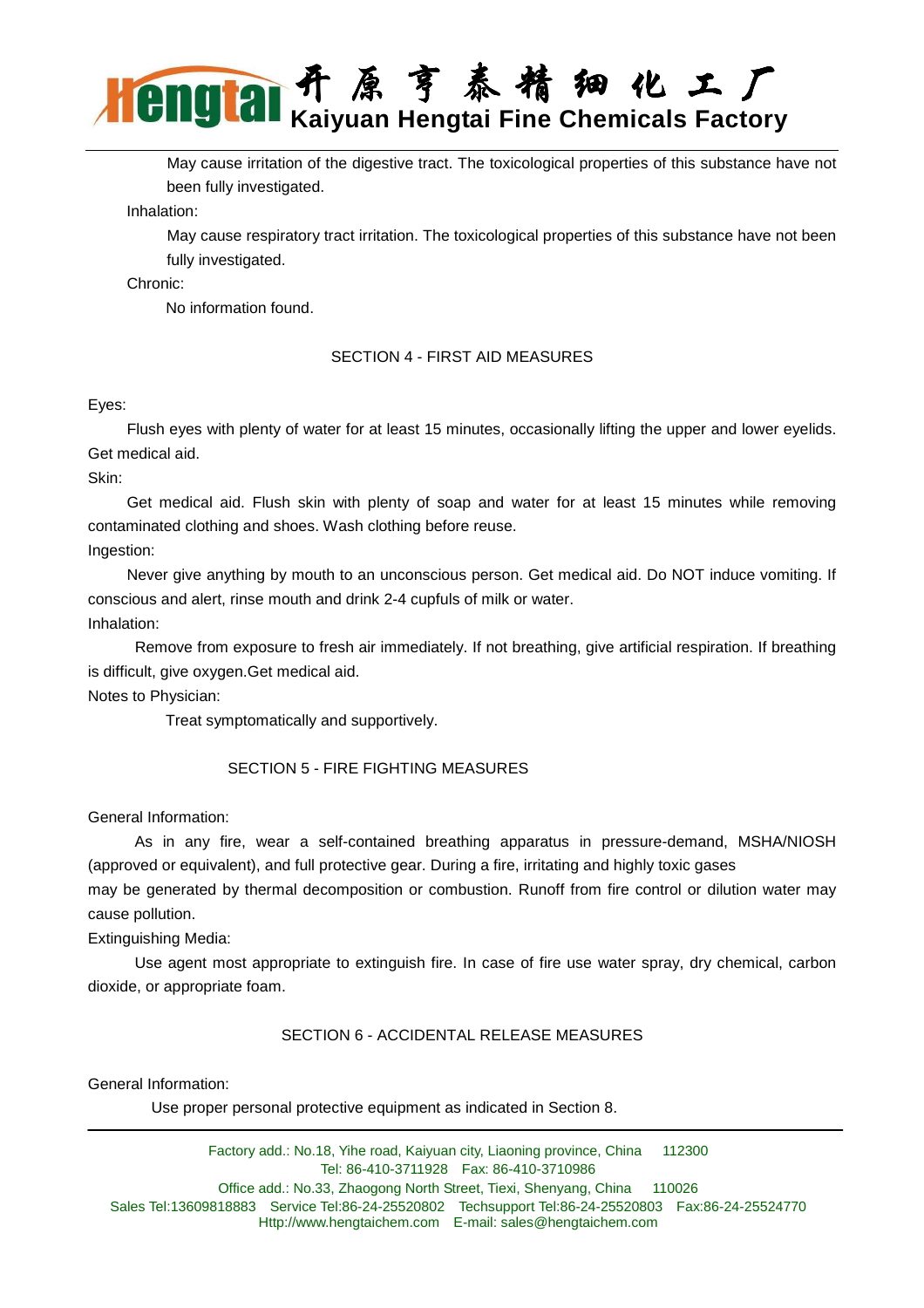## Spills/Leaks:

 Vacuum or sweep up material and place into a suitable disposal container. Clean up spills immediately, observing precautions in the Protective Equipment section. Avoid generating dusty conditions. Provide ventilation.

## SECTION 7 - HANDLING and STORAGE

## Handling:

 Wash thoroughly after handling. Remove contaminated clothing and wash before reuse. Use with adequate ventilation. Minimize dust generation and accumulation. Avoid contact with eyes, skin, and clothing. Keep container tightly closed. Avoid ingestion and inhalation.

Storage:

 Store in a tightly closed container. Store in a cool, dry, well-ventilated area away from incompatible substances. Store protected from moisture.

SECTION 8 - EXPOSURE CONTROLS, PERSONAL PROTECTION

## Engineering Controls:

 Facilities storing or utilizing this material should be equipped with an eyewash facility and a safety shower. Use adequate ventilation to keep airborne concentrations low.

#### Exposure Limits

| <b>Chemical Name</b> | <b>ACGIH</b> | <b>NIOSH</b> | OSHA - Final PELs |
|----------------------|--------------|--------------|-------------------|
| L- Carnitine         | none listed  | none listed  | none listed       |

## OSHA Vacated PELs:

L- Carnitine:

No OSHA Vacated PELs are listed for this chemical.

## Personal Protective Equipment

Eyes:

Wear appropriate protective eyeglasses or chemical safety goggles as described by OSHA's eye and face protection regulations in 29 CFR 1910.133 or European Standard EN166.

Skin:

Wear appropriate protective gloves to prevent skin exposure.

Clothing:

Wear appropriate protective clothing to prevent skin exposure.

Respirators: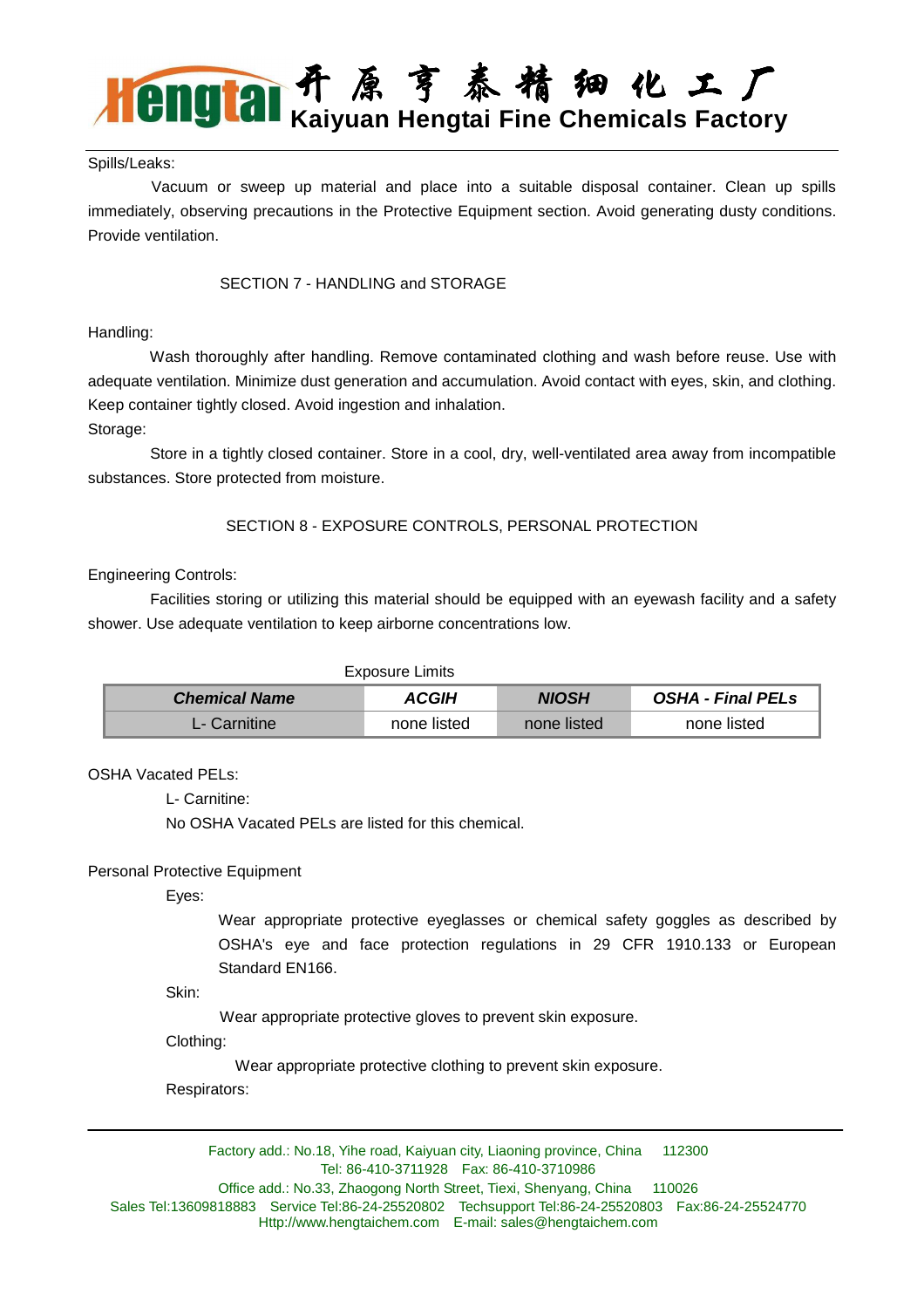Follow the OSHA respirator regulations found in 29CFR 1910.134 or European Standard EN 149. Always use a NIOSH or European Standard EN 149 approved respirator when necessary.

SECTION 9 - PHYSICAL AND CHEMICAL PROPERTIES

| <b>Physical State:</b>     | Solid                                            |  |
|----------------------------|--------------------------------------------------|--|
| Appearance:                | white                                            |  |
| Odor:                      | None reported.                                   |  |
| pH:                        | Not available.                                   |  |
| Vapor Pressure:            | Not available.                                   |  |
| Vapor Density:             | Not available.                                   |  |
| <b>Evaporation Rate:</b>   | Not available.                                   |  |
| Viscosity:                 | Not available.                                   |  |
| <b>Boiling Point:</b>      | Not available.                                   |  |
| Freezing/Melting Point:    | $+$ 210.00 - $+$ 212.00 deg                      |  |
| Autoignition Temperature:  | Not applicable.                                  |  |
| Flash Point:               | Not applicable.                                  |  |
| NFPA Rating:               | (est.) Health: 1; Flammability: 0; Reactivity: 0 |  |
| Explosion Limits, Lower:   | Not available.                                   |  |
| Upper:                     | Not available.                                   |  |
| Decomposition Temperature: |                                                  |  |
| Solubility:                | 2500 g/l                                         |  |
| Specific Gravity/Density:  |                                                  |  |
| Molecular Formula:         | C7H15NO3                                         |  |
| Molecular Weight:          | 161.20                                           |  |

## SECTION 10 - STABILITY AND REACTIVITY

Chemical Stability:

Stable under normal temperatures and pressures.

Conditions to Avoid:

Incompatible materials, strong oxidants, exposure to moist air or water.

Incompatibilities with Other Materials:

Oxidizing agents, moisture.

Hazardous Decomposition Products:

 Nitrogen oxides, carbon monoxide, irritating and toxic fumes and gases, carbon dioxide, nitrogen. Hazardous Polymerization:

Has not been reported.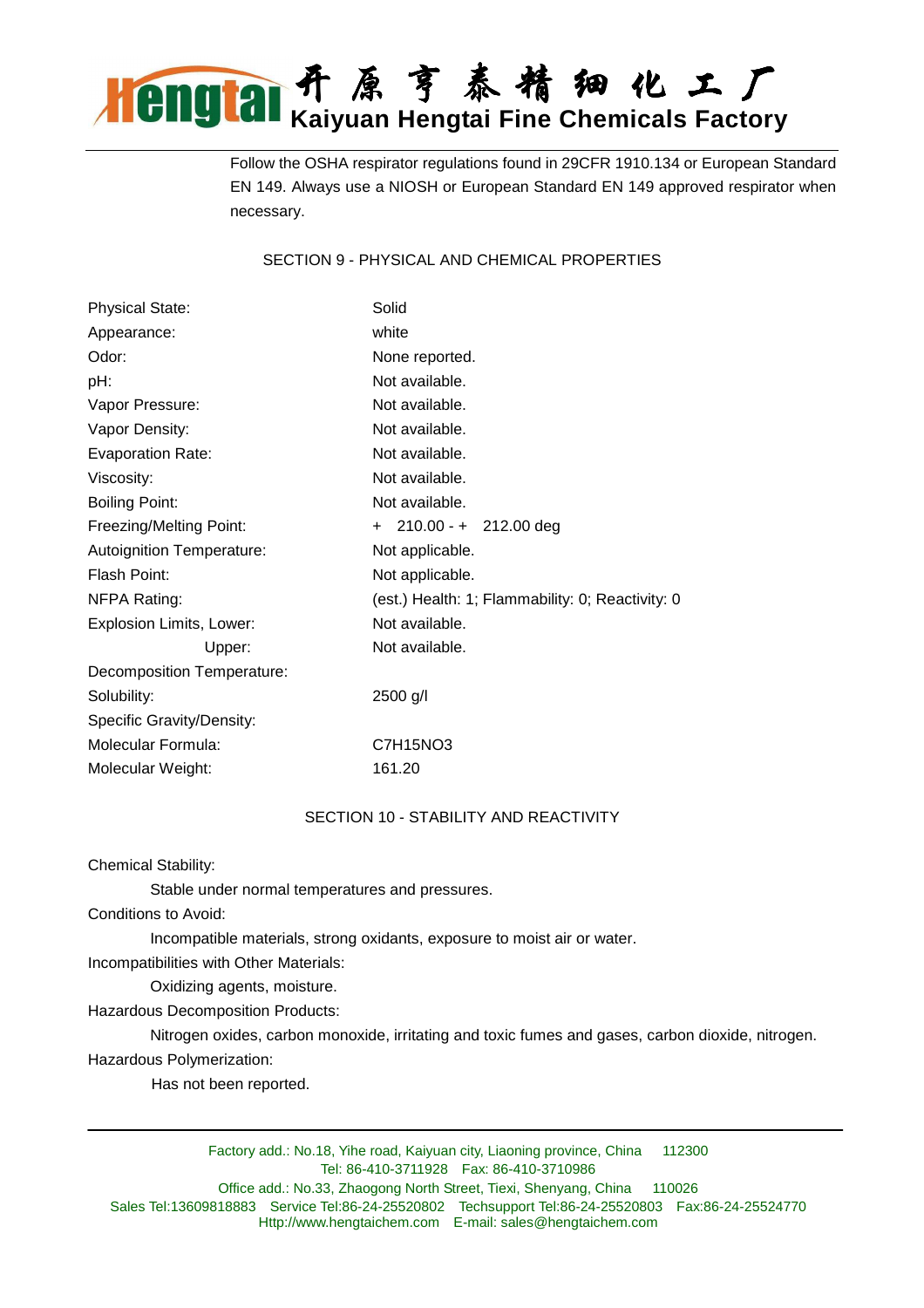SECTION 11 - TOXICOLOGICAL INFORMATION

#### RTECS#:

 LD50/LC50: Not available. Carcinogenicity: L- Carnitine - Not listed by ACGIH, IARC, NIOSH, NTP, or OSHA. Epidemiology: No information available. Teratogenicity: No information available. Reproductive Effects: No information available. Neurotoxicity: No information available. Mutagenicity:

No information available.

#### Other Studies:

See actual entry in RTECS for complete information. The toxicological properties have not been fully investigated.

## SECTION 12 - ECOLOGICAL INFORMATION

No information available.

## SECTION 13 - DISPOSAL CONSIDERATIONS

 Chemical waste generators must determine whether a discarded chemical is class if as a hazardous waste.US EPA guidelines for the classification determination are listed in 40 CFR Part Additionally, waste generators must consult state and local hazardous waste reguensure complete and accurate classification. RCRA P-Series:

None listed.

RCRA U-Series:

None listed.

## SECTION 14 - TRANSPORT INFORMATION

US DOT

No information available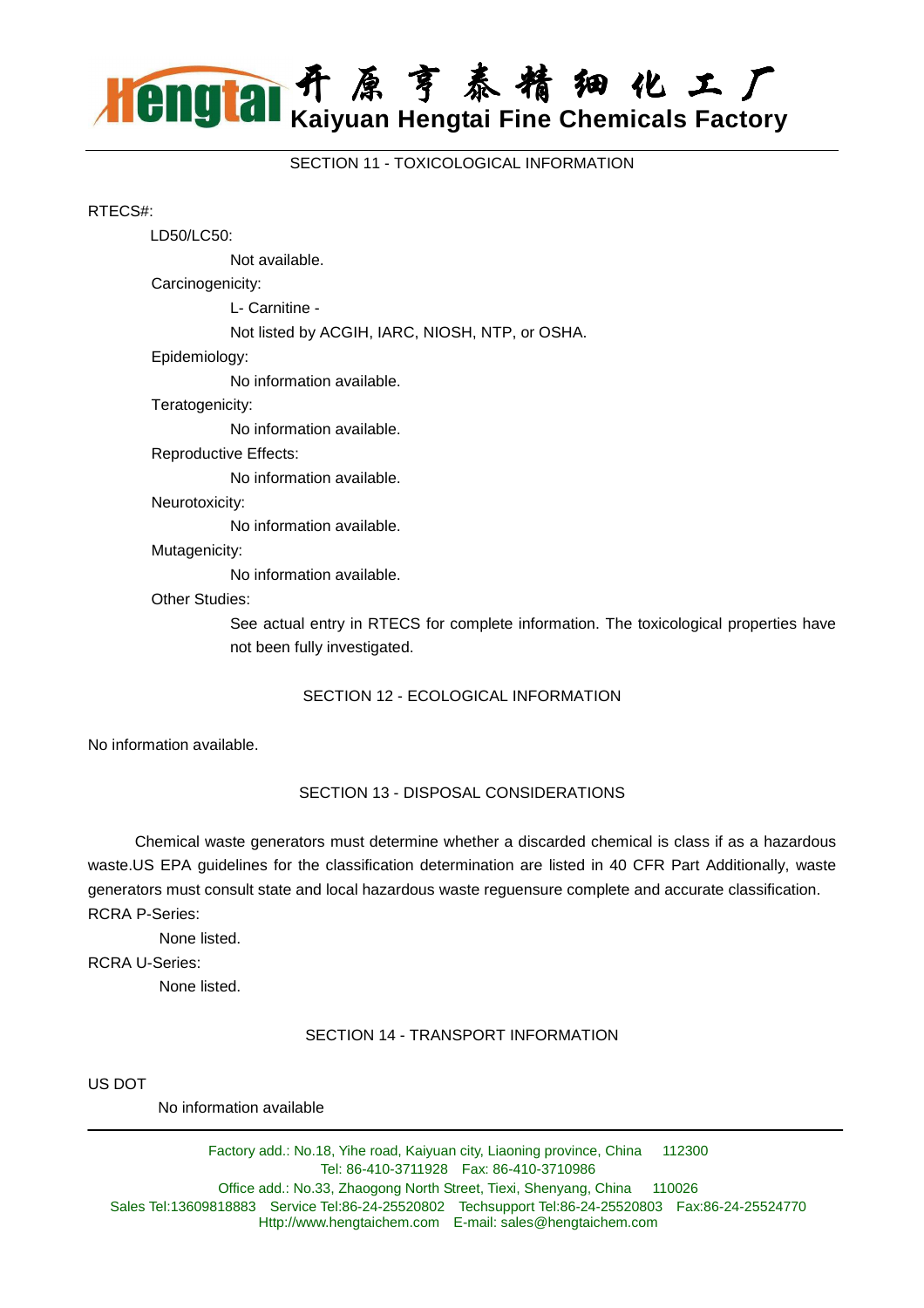## Canadian TDG

No information available.

## SECTION 15 - REGULATORY INFORMATION

## US FEDERAL

## **TSCA**

CAS# 541-15-1 is not listed on the TSCA inventory.It is for research and development use only.Health & Safety Reporting List None of the chemicals are on the Health & Safety Reporting List. Chemical Test Rules None of the chemicals in this product are under a Chemical Test Rule.Section 12b None of the chemicals are listed under TSCA Section 12b.TSCA Significant New Use Rule None of the chemicals in this material have a SNUR under TSCA.

## SARA

Section 302 (RQ)

None of the chemicals in this material have an RQ.

Section 302 (TPQ)

None of the chemicals in this product have a TPQ.

Section 313

No chemicals are reportable under Section 313.

Clean Air Act:

This material does not contain any hazardous air pollutants.

This material does not contain any Class 1 Ozone depletors.

This material does not contain any Class 2 Ozone depletors.

## Clean Water Act:

None of the chemicals in this product are listed as Hazardous Substances under the CWA.

None of the chemicals in this product are listed as Priority

Pollutants under the CWA.

None of the chemicals in this product are listed as Toxic Pollutants under the CWA.

OSHA:

None of the chemicals in this product are considered highly hazardous by OSHA.

## **STATE**

 L- Carnitine is not present on state lists from CA, PA, MN, MA, FL, or NJ. California No Significant Risk Level:

None of the chemicals in this product are listed.

European/International Regulations

European Labeling in Accordance with EC Directives

Hazard Symbols: Not available.

Risk Phrases:

Safety Phrases:

S 24/25 Avoid contact with skin and eyes.